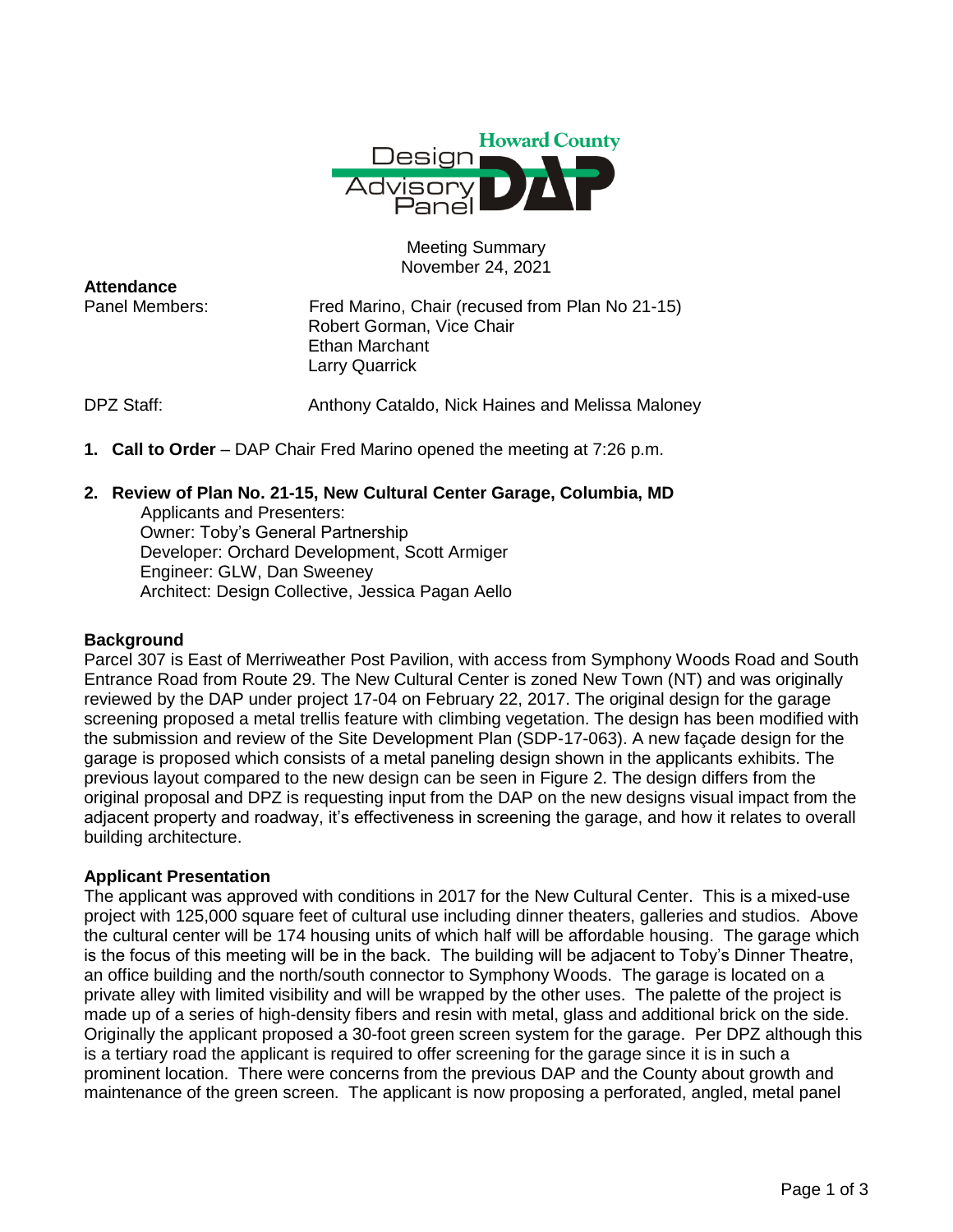system. The perforation is 60% to allow light in and the panels will have a 7-inch projection that will create undulation and shadow. The garage is angled inwards so it will not appear as a continuous wall.

## **Previous DAP Motions:**

DAP Chair Hank Alinger made the following motion: The applicant pays particular attention to the design of the parking garage façade along the southern portion of the site. Seconded by DAP member Sujit Mishra.

### **Staff Presentation**

The panel last reviewed this project in June 2017. The applicant is moving through the plan and permit process with DPZ. DPZ staff is reviewing the plans to ensure compatibility with the regulations in the Cultural Center and Crescent neighborhoods. DPZ was concerned about the monolithic expression and verticality aspect of the panels. The new design has a different look and feel from the approved and would like to get DAP's comments and recommendations on the design change since this is an important view that is visible from the neighboring parcel, Route 29 and South Entrance Road. DPZ wants to ensure that the previous DAP concerns about the garage screening have been addressed and the new design compliments the Cultural Center architecture. This project is southern facing and highly visible from the main roadway.

### **DAP Questions and Comments**

### **Site Design**

#### **Overall**

DAP commented that this project has the challenge of being a 4-sided building with all 4 sides exposed and there is no clean answer with how to address the backside within a reasonable cost parameter.

DAP inquired if these will be apartments or condominiums.

The applicant advised there will be 170 apartment units. Half will be at market rate and half will be affordable housing. This will hopefully be the first downtown Columbia project with affordable housing.

DAP commented that this project is dynamic and will fit in with the architectural theme of the Merriweather district.

#### **Architecture**

#### **Artwork**

DAP recommended having the county or Columbia Association engage a mural artist in the future to activate this façade in a different way as there were concerns about activating the facade. It is a dramatic improvement from the 30-foot green screen that was originally proposed. The DAP member concurred with the use of art especially since this is a Cultural Art Center. It can be a monotone, subtle introduction of art and does not need to be brightly colored like the garage on Little Patuxent.

#### **Lighting**

DAP is concerned about what the garage will look like at night when the garage is illuminated and how transparent perforated metal will be. LED garage lights can be intense, and DAP questioned if the garage will appear transparent at night and take on a very different, utilitarian look.